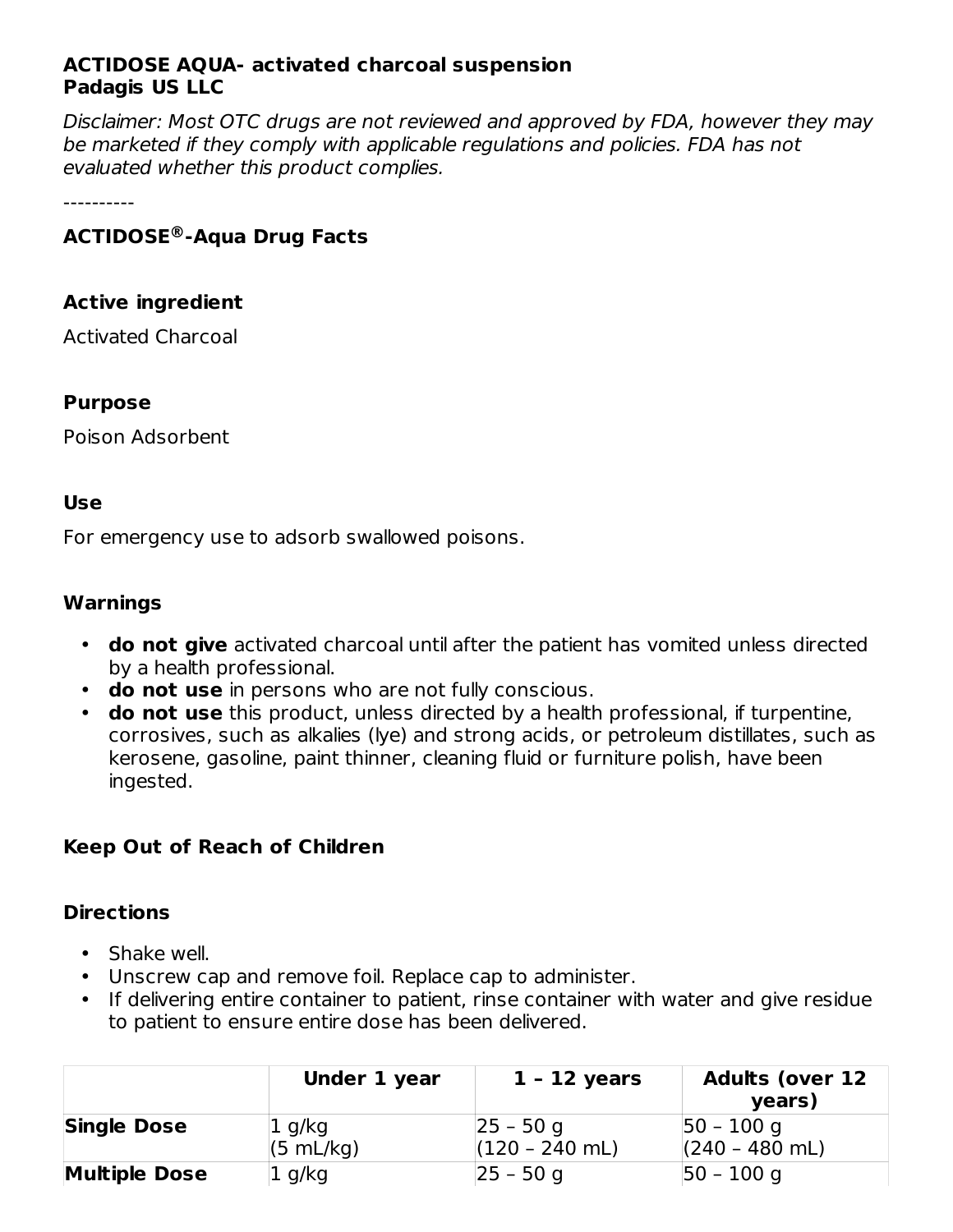| (5 mL/kg)           | $(120 - 240$ mL)    | $(240 - 480$ mL)    |
|---------------------|---------------------|---------------------|
| every $4 - 6$ hours | every $4 - 6$ hours | every $4 - 6$ hours |

• If previous attempts to contact a poison control center, emergency medical facility, or health professional were unsuccessful, continue trying. Keep patient active and moving. Save the container of poison.

## **Other information**

• Store at 20-25°C (68-77°F) [see USP Controlled Room Temperature]. Do not refrigerate.

# **Inactive Ingredients**

Citric acid, glycerin, propylene glycol, sucrose, and water.

# **Questions?**

Please call 1-800-328-5113

# **Package/Label Principal Display Panel**

NDC 0574-0521-04

ACTIDOSE®-Aqua

ACTIVATED CHARCOAL SUSPENSION

25 grams Activated Charcoal

POISON ADSORBENT

If possible call a Poison Control Center, emergency medical facility, or health professional for help before using this product. If help cannot be reached quickly, follow directions on this label. Read label warnings and directions upon buying this product. Write emergency phone numbers in space provided.

Local Poison control Center: 1-800-222-1222

Emergency Phone Number:

WARNING: Cancer and Reproductive Harm – www.P65Warnings.ca.gov.

NET CONTENTS: 120 mL (4 fl oz)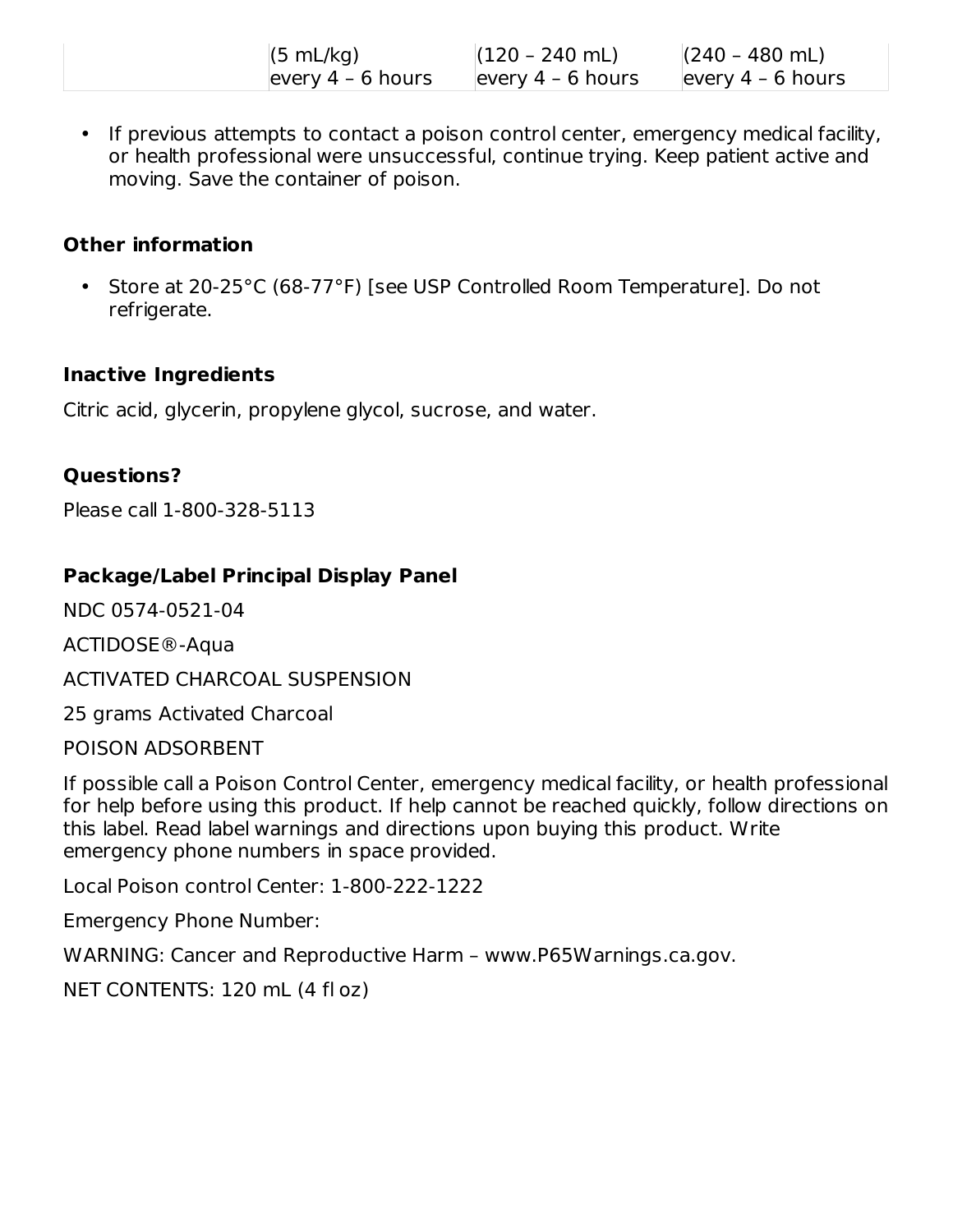| <b>UN</b>                                                                                                                                                                                                                                                                                                                                                                | NDC 0574-0521-04                                                              | TAMPER EVIDENT: DO NOT USE IF IMPRINTED PROTECTIVE SEAL UNDER THE CAP IS BROKEN OR MISSING.                                                                                                                          |                                                                                                                                                                                                                       |                                                                                                                                             |                                                     |                                                      |  |
|--------------------------------------------------------------------------------------------------------------------------------------------------------------------------------------------------------------------------------------------------------------------------------------------------------------------------------------------------------------------------|-------------------------------------------------------------------------------|----------------------------------------------------------------------------------------------------------------------------------------------------------------------------------------------------------------------|-----------------------------------------------------------------------------------------------------------------------------------------------------------------------------------------------------------------------|---------------------------------------------------------------------------------------------------------------------------------------------|-----------------------------------------------------|------------------------------------------------------|--|
|                                                                                                                                                                                                                                                                                                                                                                          |                                                                               | <b>Drug Facts</b>                                                                                                                                                                                                    | Drug Facts (continued)                                                                                                                                                                                                |                                                                                                                                             |                                                     |                                                      |  |
|                                                                                                                                                                                                                                                                                                                                                                          | <b>ACTIDOSE®</b><br><b>Aqua</b>                                               | Active ingredient (in each bottle) Purpose<br>Activated CharcoalPoison Adsorbent                                                                                                                                     |                                                                                                                                                                                                                       | If delivering entire container to patient, rinse container with water and give residue to patient to ensure entire dose has been delivered. |                                                     |                                                      |  |
|                                                                                                                                                                                                                                                                                                                                                                          | <b>ACTIVATED CHARCOAL SUSPENSION</b>                                          | Use<br>For emergency use to adsorb swallowed poisons.                                                                                                                                                                |                                                                                                                                                                                                                       | Under<br>1 year                                                                                                                             | $1 - 12$ years                                      | Adults<br>(over 12 years)                            |  |
|                                                                                                                                                                                                                                                                                                                                                                          | 25 grams Activated Charcoal                                                   | Warnings                                                                                                                                                                                                             | <b>Single Dose</b>                                                                                                                                                                                                    | $1$ g/kg<br>$(5 \text{ mL/kg})$                                                                                                             | $25 - 50q$<br>$(120 - 240$ mL)                      | $50 - 100$ a<br>$(240 - 480 \text{ mL})$             |  |
| UЛ                                                                                                                                                                                                                                                                                                                                                                       | <b>POISON ADSORBENT</b>                                                       | do not give activated charcoal until after the patient<br>has vomited unless directed by a health professional.<br>do not use in persons who are not fully conscious.                                                | <b>Multiple Dose</b>                                                                                                                                                                                                  | 1 g/kg<br>(5 mL/kg)<br>every $4-6$ hours                                                                                                    | $25 - 50q$<br>$(120 - 240$ mL)<br>every $4-6$ hours | $50 - 100a$<br>$(240 - 480$ mL)<br>every $4-6$ hours |  |
| If possible call a Poison Control Center, emergency medical<br>facility, or health professional for help before using this product.<br>If help cannot be reached quickly, follow directions on this label.<br>Manufactured<br>Perrri <i>p</i><br>eri<br>Read label warnings and directions upon buying this product.<br>Write emergency phone numbers in space provided. |                                                                               | do not use this product, unless directed by a health<br>professional, if turpentine, corrosives, such as<br>alkalies (lye) and strong acids, or petroleum<br>distillates, such as kerosene, gasoline, paint thinner, | ■ If previous attempts to contact a poison control center, emergency medical<br>facility, or health professional were unsuccessful, continue trying. Keep<br>patient active and moving. Save the container of poison. |                                                                                                                                             |                                                     |                                                      |  |
| Minneapolis, MN 5<br>2204147   32809 RT F1<br>MN 55<br>O<br>த                                                                                                                                                                                                                                                                                                            | Local Poison Control Center: 1-800-222-1222<br><b>Emergency Phone Number:</b> | cleaning fluid or furniture polish, have been ingested.<br>Keep out of reach of children.                                                                                                                            | Other information<br>Store at 20-25°C (68-77°F) [see USP Controlled Room Temperature].<br>Do not refrigerate.                                                                                                         |                                                                                                                                             |                                                     |                                                      |  |
| $427$<br>Rev                                                                                                                                                                                                                                                                                                                                                             | /NWARNING: Cancer and Reproductive Harm -<br>www.P65Warnings.ca.gov.          | <b>Directions</b><br>Shake well.<br>Unscrew cap and remove foil seal. Replace cap to                                                                                                                                 | <b>Inactive ingredients</b><br>Citric acid, glycerin, propylene glycol, sucrose, and water.                                                                                                                           |                                                                                                                                             |                                                     |                                                      |  |
|                                                                                                                                                                                                                                                                                                                                                                          | NET CONTENTS: 120 mL (4 fl oz)                                                | administer.                                                                                                                                                                                                          |                                                                                                                                                                                                                       | Questions? Please call 1-800-328-5113                                                                                                       |                                                     |                                                      |  |

|                               | <b>ACTIDOSE AQUA</b>               |                                                 |                                                              |  |                           |                                       |               |                                     |
|-------------------------------|------------------------------------|-------------------------------------------------|--------------------------------------------------------------|--|---------------------------|---------------------------------------|---------------|-------------------------------------|
|                               |                                    | activated charcoal suspension                   |                                                              |  |                           |                                       |               |                                     |
|                               |                                    |                                                 |                                                              |  |                           |                                       |               |                                     |
|                               | <b>Product Information</b>         |                                                 |                                                              |  |                           |                                       |               |                                     |
|                               | <b>Product Type</b>                |                                                 | <b>HUMAN OTC DRUG</b>                                        |  | <b>Item Code (Source)</b> |                                       | NDC:0574-0521 |                                     |
|                               | <b>Route of Administration</b>     |                                                 | <b>ORAL</b>                                                  |  |                           |                                       |               |                                     |
|                               |                                    |                                                 |                                                              |  |                           |                                       |               |                                     |
|                               |                                    | <b>Active Ingredient/Active Moiety</b>          |                                                              |  |                           |                                       |               |                                     |
|                               | <b>Ingredient Name</b>             |                                                 |                                                              |  |                           | <b>Basis of</b><br><b>Strength</b>    |               | <b>Strength</b>                     |
|                               | UNII:2P3VWJ3H10)                   |                                                 | ACTIVATED CHARCOAL (UNII: 2P3VWJ3H10) (ACTIVATED CHARCOAL -  |  |                           | <b>ACTIVATED</b><br><b>CHARCOAL</b>   |               | 208 mg<br>in $1 mL$                 |
|                               |                                    |                                                 |                                                              |  |                           |                                       |               |                                     |
|                               | <b>Inactive Ingredients</b>        |                                                 |                                                              |  |                           |                                       |               |                                     |
|                               |                                    |                                                 | <b>Ingredient Name</b>                                       |  |                           |                                       |               | <b>Strength</b>                     |
|                               |                                    | <b>ANHYDROUS CITRIC ACID (UNII: XF417D3PSL)</b> |                                                              |  |                           |                                       |               |                                     |
|                               | <b>GLYCERIN (UNII: PDC6A3C0OX)</b> | PROPYLENE GLYCOL (UNII: 6DC9Q167V3)             |                                                              |  |                           |                                       |               |                                     |
|                               | <b>SUCROSE (UNII: C151H8M554)</b>  |                                                 |                                                              |  |                           |                                       |               |                                     |
|                               | <b>WATER (UNII: 059QF0KO0R)</b>    |                                                 |                                                              |  |                           |                                       |               |                                     |
|                               |                                    |                                                 |                                                              |  |                           |                                       |               |                                     |
|                               | <b>Packaging</b>                   |                                                 |                                                              |  |                           |                                       |               |                                     |
| #                             | <b>Item Code</b>                   |                                                 | <b>Package Description</b>                                   |  |                           | <b>Marketing Start</b><br><b>Date</b> |               | <b>Marketing End</b><br><b>Date</b> |
| $\mathbf{1}$<br>04            |                                    | Product                                         | NDC:0574-0521- 120 mL in 1 BOTTLE; Type 0: Not a Combination |  | 11/11/2020                |                                       |               |                                     |
| $\overline{2}$<br>08          |                                    | Product                                         | NDC:0574-0521- 240 mL in 1 BOTTLE; Type 0: Not a Combination |  | 11/11/2020                |                                       |               |                                     |
| $\overline{\mathbf{3}}$<br>25 |                                    | Product                                         | NDC:0574-0521- 72 mL in 1 TUBE; Type 0: Not a Combination    |  | 01/01/2099                |                                       |               |                                     |